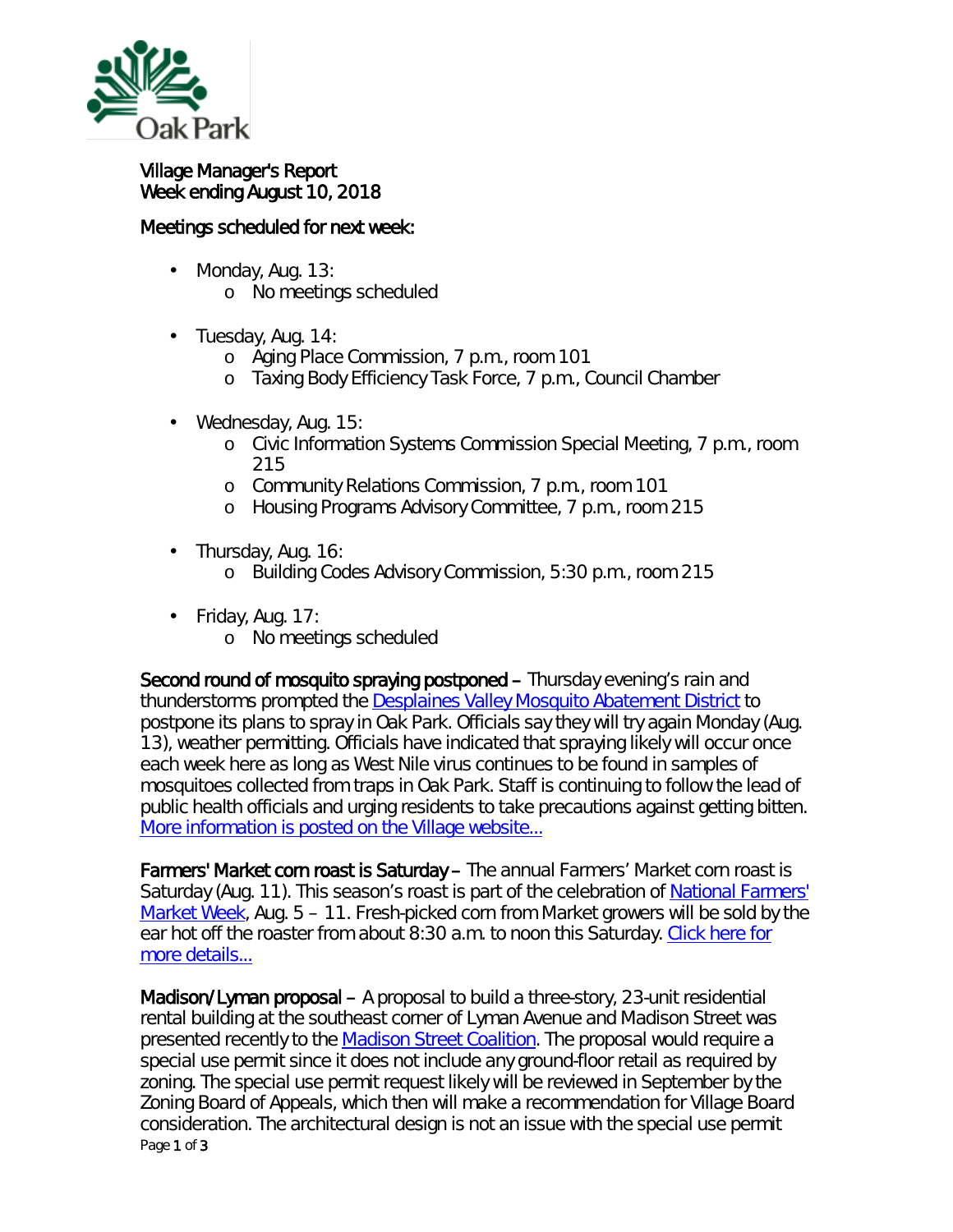request, but is subject to the current design standards within the Zoning Ordinance at the building permit stage. Company representatives are in conversation with the Village's architectural consultant to ensure compliance with the design standards. The exterior elevations have changed and may change again based on these discussions. [Click here to see the presentation to the Madison Street Coalition.](https://www.oak-park.us/sites/default/files/456678891/2018-07-11-500-lyman-madison-coalition-presentation.pdf)

Boulevards project – Crews were authorized to work overnight this week to line the sewers on North and South boulevards near downtown. Work was scheduled for 9 p.m. to 9 a.m., Wednesday and Thursday (Aug. 8 and 9) on South Boulevard between Marion Street and Home Avenue. The overnight work was set to shift to the intersection of North Boulevard and Forest Avenue on Friday (Aug. 10) between 9 p.m. to 7 a.m. Work to install the water main between North Boulevard and South Boulevard under the Clinton Avenue viaduct is continued during normal day hours. Water services were scheduled to be connected to the properties this week, but sewer services will not be connected until the sewer main under the Clinton Avenue viaduct has been completed. North Boulevard remains closed during work hours at Clinton Avenue, but access to private driveways is being maintained. Periodic notifications and project schedule changes are posted online at [www.oak](http://www.oak-park.us/boulevards)[park.us/boulevards.](http://www.oak-park.us/boulevards)

Street resurfacing and repairs – The season's second and final round of resurfacing projects is now underway. Work includes resurfacing four blocks, reconstructing six blocks streets and rehabilitating four parking lots. In the meantime, the first round of street resurfacing projects are nearing completion, with several blocks only awaiting the final layer of asphalt. Pavement repair and maintenance was scheduled to wrap up this week at various locations throughout the Village and is anticipated to be completed this week, with crack filling and microsurfacing to follow.

Miscellaneous construction updates – Sewer work began this week on the Lake Street frontage of the District House development at Euclid Avenue. Related activity is expected to continue through next week, with the work is being staged to maintain two-way traffic. Irrigation and electrical work in the parkway on Lake Street will start next week. Alley projects are progressing toward a mid-September wrap up. Pavement removal began in the alley between Harvey and Lombard avenues and north of Chicago Avenue. Meanwhile, construction continues at the Albion development at Lake Street and Forest Avenue as staff continues to monitor steps to ensure safe pedestrian and traffic flow. Preliminary discussions have begun for a late August topping-off ceremony for the Lincoln development project on South Boulevard at Harlem Avenue.

Page 2 of 3 Public Works Activities – Event set up and clean up keep Streets Division crews busy over the weekend. Crews also picked up litter pickup throughout the Village, cleaned and painted viaduct center islands for safety, saw cut pavement for street restoration work, patched sever water service openings and removed bicycles abandoned in the Avenue Garage. Street Lighting Division crews replaced light poles knocked down in vehicle accidents at Thomas Street and Harvey Avenue and at Westgate and Marion streets. Repairs to prevent streetlight outages on the East Avenue bridge and annual preventive maintenance of traffic signals continued. Water & Sewer Division crews repaired water main breaks at 1010 Hayes Ave. and 846 N. Taylor Ave. and a water service leak at Taylor Avenue and Augusta Boulevard. Crews also replaced a water valve at Grove Avenue and Harvard Street and upgraded a water service at 1125